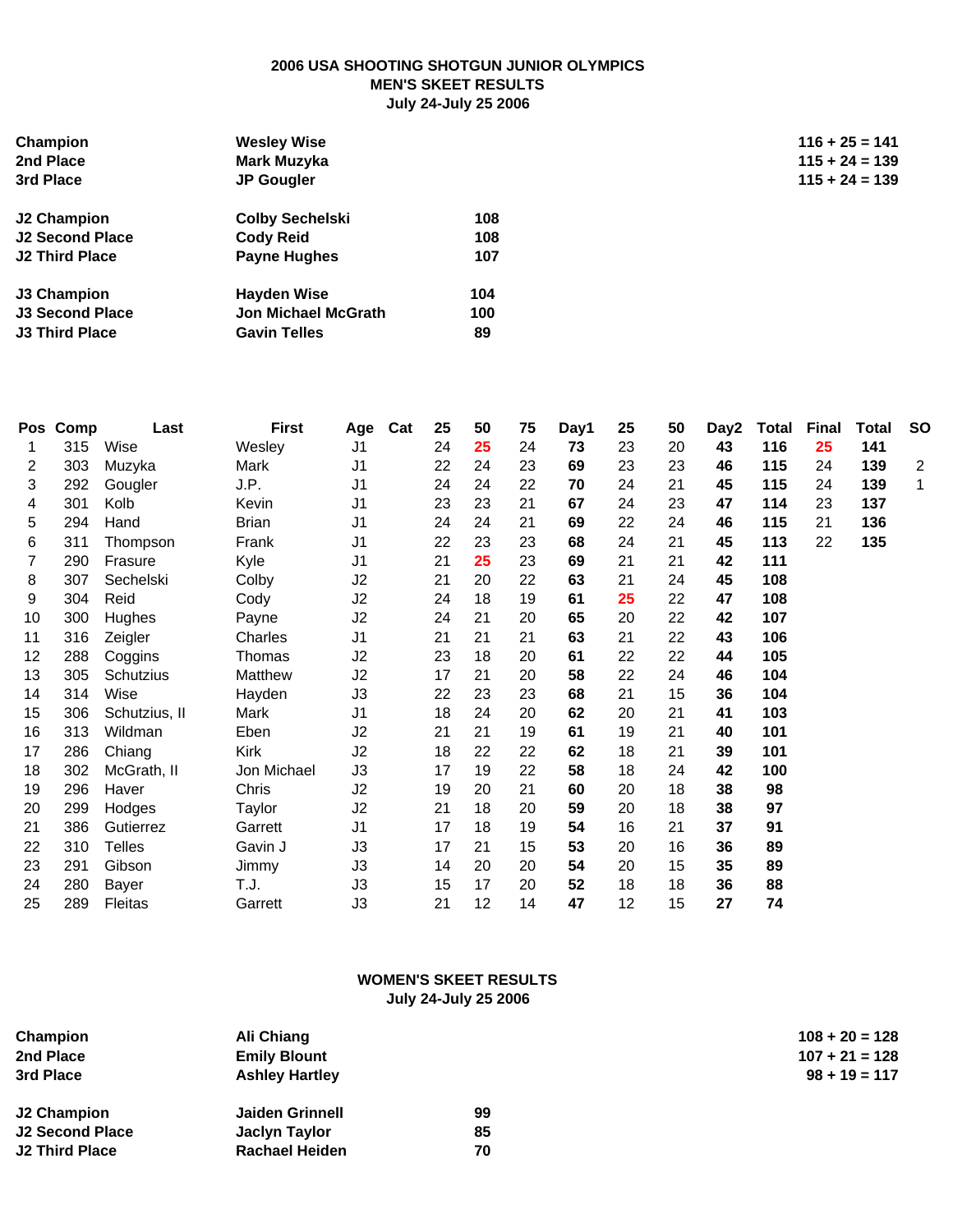|   | Pos Comp | Last          | First     | Aqe | Cat | 25 | 50 | 75 | Day1 | 25 | 50 | Day2 | Total | Final | Total SO |    |
|---|----------|---------------|-----------|-----|-----|----|----|----|------|----|----|------|-------|-------|----------|----|
|   | 285      | Chiang        | Alexander | J2  | W   | 22 | 22 | 22 | 66   | 22 | 20 | 42   | 108   | 20    | 128      | -6 |
|   | 282      | <b>Blount</b> | Emily     | J1  | W   | 20 | 23 | 22 | 65   | 20 | 22 | 42   | 107   | 21    | 128      | 5  |
|   | 295      | Hartley       | Ashley    | J1  | W   | 23 | 17 | 18 | 58   | 22 | 18 | 40   | 98    | 19    | 117      |    |
|   | 293      | Grinnell      | Jaiden    | J2  | W   | 21 | 19 | 20 | 60   | 21 | 18 | 39   | 99    | 17    | 116      |    |
| 5 | 309      | Taylor        | Jaclyn    | J2  | W   |    | 13 | 19 | 49   | 19 | 17 | 36   | 85    | 16    | 101      |    |
| 6 | 298      | Hellard       | Kara      | J1. | W   | 21 | 16 | 16 | 53   | 17 | 12 | 29   | 82    | 17    | 99       |    |
|   | 284      | <b>Brown</b>  | Liana     | J2  | W   | 13 | 13 | 8  | 34   | 11 | 13 | 24   | 58    |       |          |    |
| 8 | 297      | Heiden        | Rachael   | J2. | W   | 15 | 15 | 11 | 41   |    | 12 | 29   | 70    |       |          |    |

# **MEN'S DOUBLE TRAP RESULTS**

**July 27, 2006**

| Champion<br>2nd Place<br>3rd Place | <b>Brian Maher</b><br><b>Wiley Button</b><br>Sam Lutz | $133 + 47 = 180$<br>$129 + 44 = 173$<br>$126 + 43 = 169$ |
|------------------------------------|-------------------------------------------------------|----------------------------------------------------------|
| J <sub>2</sub> Champion            | <b>Tyler Harris</b>                                   | 125                                                      |
| J2 Second Place                    | <b>Brandon Knight</b>                                 | 119                                                      |
| <b>J2 Third Place</b>              | <b>Ethan Heidan</b>                                   | 116                                                      |
| J3 Champion                        | <b>William Crawford</b>                               | 111                                                      |
| <b>J3 Second Place</b>             | lan Rupert                                            | 111                                                      |

| Pos            | Comp | Last          | First          | Age            | Cat | 50 | 100 | 150 | Total | <b>Final</b> | <b>Total</b> |
|----------------|------|---------------|----------------|----------------|-----|----|-----|-----|-------|--------------|--------------|
| 1              | 359  | Maher         | Brian          | J2             |     | 45 | 42  | 46  | 133   | 47           | 180          |
| 2              | 324  | <b>Button</b> | Wiley          | J2             |     | 41 | 46  | 42  | 129   | 44           | 173          |
| 3              | 357  | Lutz          | Sam F.         | J1             |     | 41 | 43  | 42  | 126   | 43           | 169          |
| 4              | 355  | Knight        | <b>Brandon</b> | J2             |     | 41 | 40  | 38  | 119   | 41           | 160          |
| 5              | 340  | Harris        | Tyler          | J2             |     | 37 | 46  | 42  | 125   | 33           | 158          |
| 6              | 337  | Fodor         | Jared          | J <sub>1</sub> |     | 41 | 40  | 38  | 119   | 38           | 157          |
| $\overline{7}$ | 343  | Heiden        | Ethan          | J2             |     | 37 | 40  | 39  | 116   |              |              |
| 8              | 335  | Eyster        | Evan           | J2             |     | 37 | 37  | 40  | 114   |              |              |
| 9              | 326  | Chevalier     | Judson         | J2             |     | 37 | 38  | 39  | 114   |              |              |
| 10             | 306  | Schutzius, II | Mark           | J <sub>1</sub> |     | 39 | 36  | 37  | 112   |              |              |
| 11             | 330  | Crawford      | William T.     | JЗ             |     | 35 | 36  | 40  | 111   |              |              |
| 12             | 367  | Rupert        | lan J.         | JЗ             |     | 37 | 36  | 38  | 111   |              |              |
| 13             | 296  | Haver         | Chris          | J2             |     | 33 | 34  | 40  | 107   |              |              |
| 14             | 305  | Schutzius     | Matthew        | J2             |     | 33 | 35  | 39  | 107   |              |              |
| 15             | 366  | Richmond      | Justin         | J2             |     | 37 | 36  | 34  | 107   |              |              |
| 16             | 321  | Boggan        | Daniel         | J1             |     | 35 | 33  | 31  | 99    |              |              |
| 17             | 353  | Jarrett       | Ross D.        | J2             |     | 34 | 31  | 30  | 95    |              |              |
| 18             | 345  | Hellard       | Jonathan       | J1             |     | 29 | 29  | 30  | 88    |              |              |
| 19             | 334  | Evans         | Steven T       | J1             |     | 26 | 33  | 29  | 88    |              |              |
| 20             | 350  | Hinman        | Philip         | J2             |     | 22 | 29  | 24  | 75    |              |              |

## **MEN'S TRAP RESULTS July 29-July 30 2006**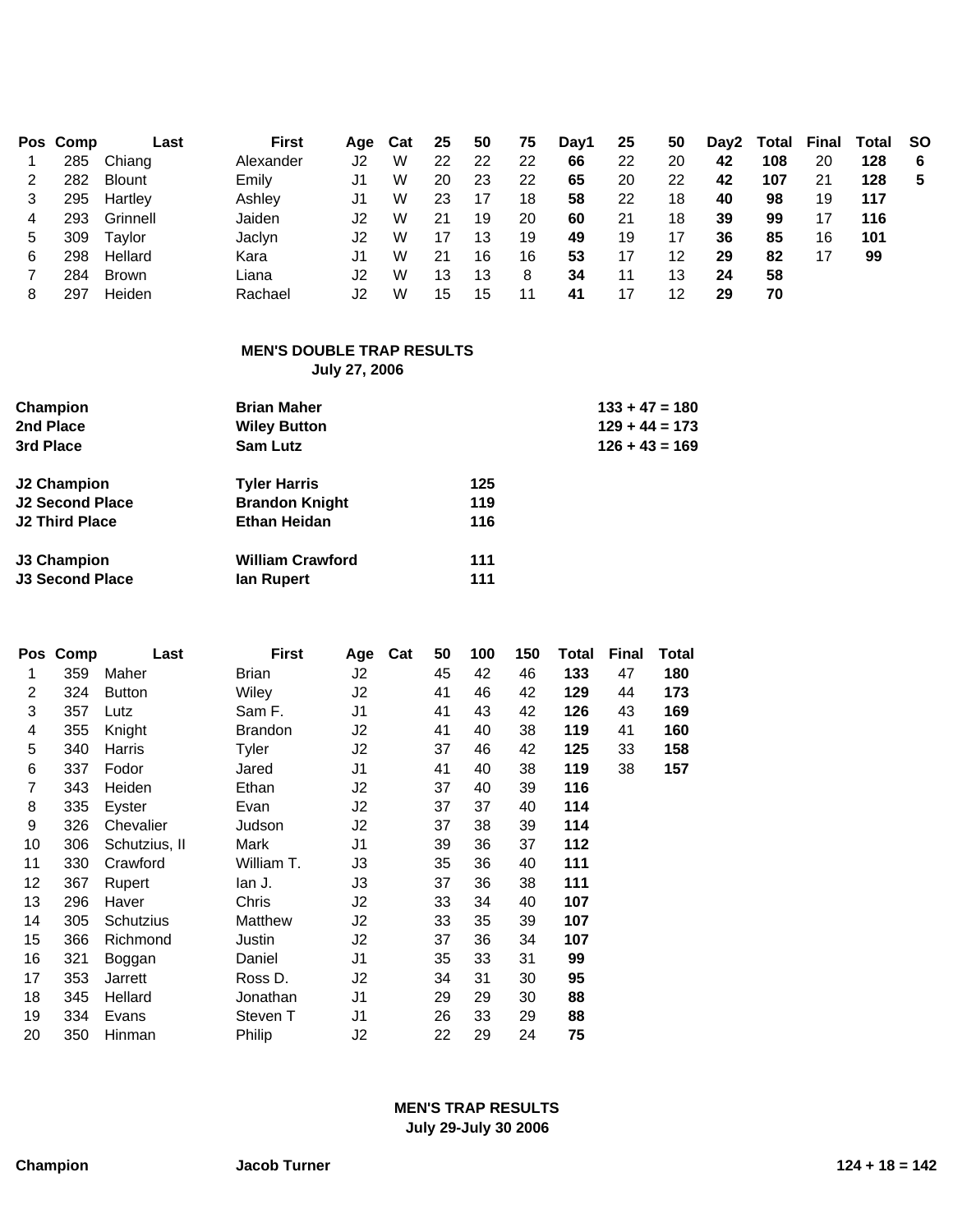| 2nd Place<br>3rd Place | <b>Richard Valdez</b><br><b>Matt Heck</b> |     | $119 + 21 = 140$<br>$1117 + 22 = 139$ |
|------------------------|-------------------------------------------|-----|---------------------------------------|
| J2 Champion            | <b>Tyler Harris</b>                       | 119 |                                       |
| J2 Second Place        | <b>Tucker Johnson</b>                     | 117 |                                       |
| <b>J2 Third Place</b>  | <b>Ethan Heiden</b>                       | 116 |                                       |
| J3 Champion            | <b>Garrett Walters</b>                    | 101 |                                       |
| <b>J3 Second Place</b> | <b>Landon Bass</b>                        | 98  |                                       |
| <b>J3 Third Place</b>  | <b>Matthew Fountain</b>                   | 88  |                                       |

|        | Pos Comp Last |               | <b>First</b>   | Age            | 25     | 50     | 75     | Day1 | 25         | 50     | Day2     | <b>Total</b> | <b>SO</b>      | <b>Final</b> | <b>Total</b> | <b>SO</b>        |
|--------|---------------|---------------|----------------|----------------|--------|--------|--------|------|------------|--------|----------|--------------|----------------|--------------|--------------|------------------|
| 1      | 312           | Turner        | Jacob          | J2             | 25     | 24     | 25     | 74   | 25         | 25     | 50       | 124          |                | 18           | 142          |                  |
| 2      | 376           | Valdez        | Richard E.     | J1             | 24     | 24     | 24     | 72   | 23         | 24     | 47       | 119          |                | 21           | 140          |                  |
| 3      | 342           | Heck          | Matthew        | J1             | 24     | 23     | 21     | 68   | 24         | 25     | 49       | 117          |                | 22           | 139          |                  |
| 4      | 340           | Harris        | Tyler          | J2             | 23     | 23     | 24     | 70   | 25         | 24     | 49       | 119          |                | 19           | 138          | $\mathbf{1}$     |
| 5      | 354           | Johnson       | Tucker         | J2             | $22\,$ | 23     | 25     | 70   | 22         | 25     | 47       | 117          |                | 21           | 138          | $\boldsymbol{0}$ |
| 6      | 373           | Smiley        | Calvin         | J1             | 22     | 24     | 22     | 68   | 24         | 24     | 48       | <b>116</b>   | 3              | 17           | 133          |                  |
| 7      | 343           | Heiden        | Ethan          | J <sub>2</sub> | 25     | 21     | 24     | 70   | 24         | 22     | 46       | 116          | $\overline{2}$ |              |              |                  |
| 8      | 381           | Webb          | Josh           | J2             | 23     | 23     | 22     | 68   | 21         | 25     | 46       | 114          |                |              |              |                  |
| 9      | 358           | Macek         | Steven         | J <sub>1</sub> | 23     | 25     | 22     | 70   | 21         | 23     | 44       | 114          |                |              |              |                  |
| 10     | 321           | Boggan        | Daniel         | J <sub>1</sub> | 18     | $22\,$ | 24     | 64   | 25         | 24     | 49       | 113          |                |              |              |                  |
| 11     | 345           | Hellard       | Jonathan       | J1             | 17     | 24     | 24     | 65   | 24         | 24     | 48       | 113          |                |              |              |                  |
| 12     | 329           | Court         | <b>Bret</b>    | J <sub>1</sub> | 25     | 21     | 23     | 69   | 21         | 23     | 44       | 113          |                |              |              |                  |
| 13     | 363           | Nickols       | Drew           | J1             | 22     | 19     | 24     | 65   | 24         | 23     | 47       | 112          |                |              |              |                  |
| 14     | 352           | Hunt          | Destry         | J2             | 23     | 23     | $22\,$ | 68   | 21         | 23     | 44       | 112          |                |              |              |                  |
| 15     | 362           | Mosier        | Greg           | J1             | 23     | 24     | 24     | 71   | 20         | 21     | 41       | 112          |                |              |              |                  |
| 16     | 296           | Haver         | Chris          | J <sub>2</sub> | 19     | 23     | 24     | 66   | 21         | 24     | 45       | 111          |                |              |              |                  |
| 17     | 332           | Drozd         | Tyler          | J1             | 22     | 24     | 22     | 68   | 20         | 23     | 43       | 111          |                |              |              |                  |
| 18     | 324           | <b>Button</b> | Wiley          | J2             | 22     | 19     | 22     | 63   | 23         | 24     | 47       | 110          |                |              |              |                  |
| 19     | 355           | Knight        | <b>Brandon</b> | J2             | 21     | $22\,$ | 19     | 62   | 25         | 23     | 48       | 110          |                |              |              |                  |
| 20     | 348           | Herman        | Shane          | J2             | 24     | 21     | 21     | 66   | 21         | 23     | 44       | 110          |                |              |              |                  |
| 21     | 372           | Slocumb       | Shane          | J <sub>2</sub> | 21     | 20     | 20     | 61   | 23         | 22     | 45       | 106          |                |              |              |                  |
| 22     | 347           | Henning       | Daniel         | J2             | 20     | 19     | 23     | 62   | 22         | 22     | 44       | 106          |                |              |              |                  |
| 23     | 365           | Richardson    | <b>Brett</b>   | J2             | 22     | $22\,$ | 21     | 65   | 19         | $22\,$ | 41       | 106          |                |              |              |                  |
| 24     | 326           | Chevalier     | Judson         | J2             | 18     | 21     | 19     | 58   | 24         | 23     | 47       | 105          |                |              |              |                  |
| 25     | 375           | Tullos        | Zachary G.     | J <sub>2</sub> | 20     | 22     | 22     | 64   | 19         | 22     | 41       | 105          |                |              |              |                  |
| 26     | 378           | Wallace       | Jake           | J <sub>2</sub> | 19     | 23     | 22     | 64   | 18         | 22     | 40       | 104          |                |              |              |                  |
| 27     | 356           | Lohr          | Greg           | J1             | 20     | 21     | 17     | 58   | 23         | 21     | 44       | 102          |                |              |              |                  |
| $28\,$ | 359           | Maher         | Brian          | J2             | 14     | 21     | 22     | 57   | 21         | 23     | 44       | 101          |                |              |              |                  |
| 29     | 379           | Walters       | Garrett        | J3             | 16     | 20     | 21     | 57   | 22         | 22     | 44       | 101          |                |              |              |                  |
| 30     | 286           | Chiang        | Kirk           | J <sub>2</sub> | 20     | 23     | 20     | 63   | 20         | 18     | 38       | 101          |                |              |              |                  |
| 31     | 377           | Van Gilder    | Austin         | J2             | 16     | 21     | 21     | 58   | 21         | 21     | 42       | 100          |                |              |              |                  |
| 32     | 346           | Hembree       | Blake          | J2             | 21     | 21     | 19     | 61   | 22         | 17     | 39       | 100          |                |              |              |                  |
| 33     | 336           | Fiddes*       | Cameron        | J2             | 20     | $20\,$ | 18     | 58   | 21         | $20\,$ | 41       | 99           |                |              |              |                  |
| 34     | 334           | Evans         | Steven T       | J1             | 19     | 20     | 18     | 57   | 21         | 20     | 41       | 98           |                |              |              |                  |
| 35     | 319           | <b>Bass</b>   | Landon         | J3             | 21     | 19     | 19     | 59   | 20         | 19     | 39       | 98           |                |              |              |                  |
| 36     | 333           | Edgett        | Kyle Thomas    | J2             | 21     | 21     | 21     | 63   | 20         | 15     | 35       | 98           |                |              |              |                  |
| 37     | 325           | Chevalier     | Harrison       | J2             | 17     | 12     | 23     | 52   | 21         | 16     | 37       | 89           |                |              |              |                  |
| 38     | 338           | Fountain      | Matthew        | J3             | 14     | 19     | 17     | 50   | $22\,$     | 16     | 38       | 88           |                |              |              |                  |
| 39     | 351           | Horry         | Bradley        | J3             | 15     | 13     | 18     | 46   | 17         | 11     | 28       | 74           |                |              |              |                  |
| 40     | 306           | Schutzius, II | Mark           | J1             | 21     | 21     | 20     | 62   | <b>DNF</b> |        | $\bf{0}$ | 62           |                |              |              |                  |
| 41     | 305           | Schutzius     | Matthew        | J2             | 14     | 23     | 23     | 60   | <b>DNF</b> |        | $\bf{0}$ | 60           |                |              |              |                  |
|        |               |               |                |                |        |        |        |      |            |        |          |              |                |              |              |                  |

\* Comp #336 received 1 point penalty in round 1 day 2 rule 9.5.7.7.1